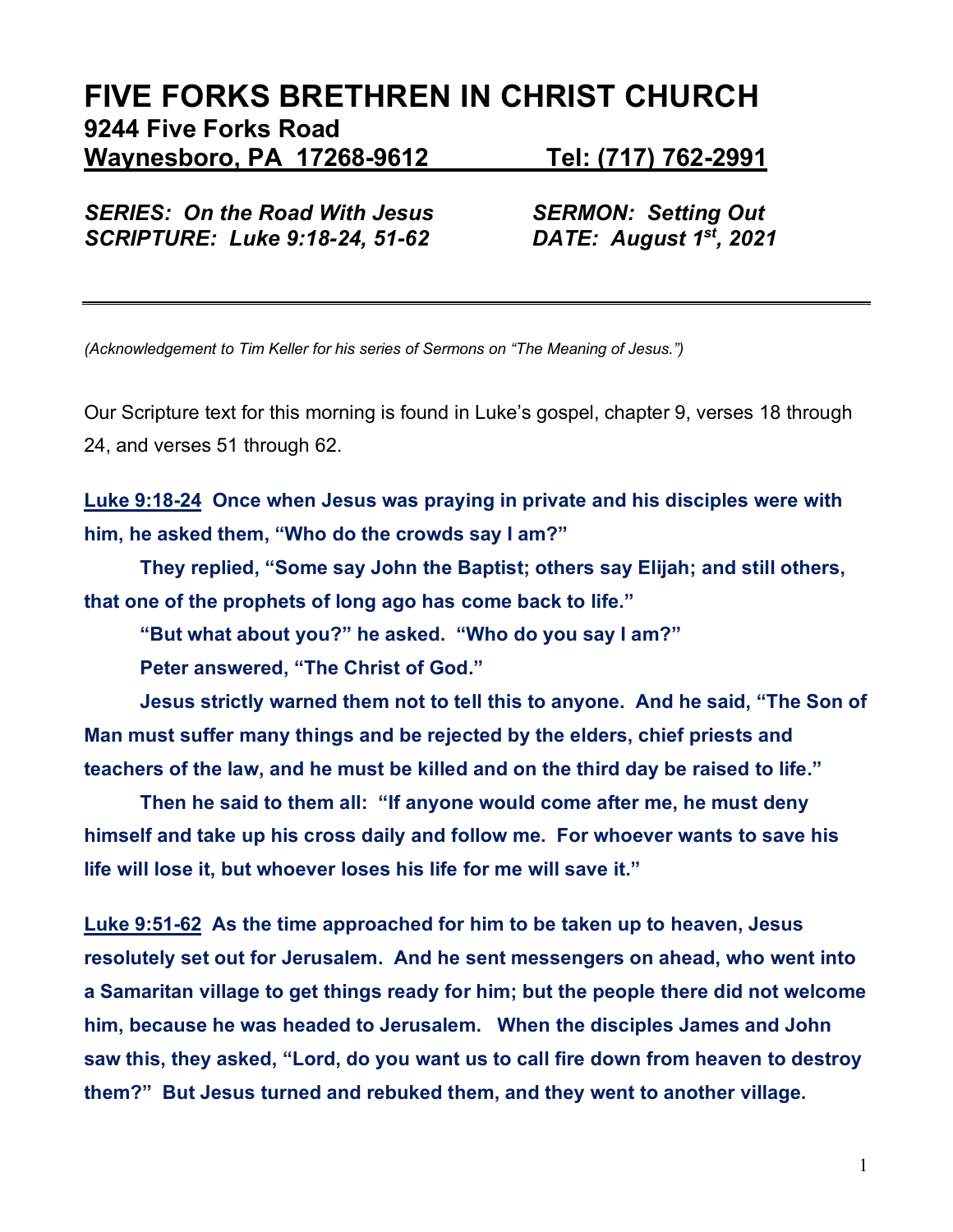**As they were walking along the road, a man said to him, "I will follow you wherever you go."**

**Jesus replied, "Foxes have holes and birds of the air have nests, but the Son of Man has no place to lay his head."**

**He said to another man, "Follow me."**

**But the man replied, "Lord, first let me go and bury my father."**

**Jesus said to him, "Let the dead bury their own dead, but you go and proclaim the kingdom of God."**

**Still another said, "I will follow you, Lord, but first let me go back and say good-by to my family."**

**Jesus replied, "No one who puts his hand to the plow and looks back is fit for service in the kingdom of God."**

We're in Luke's gospel, and what he does is take the first 8 chapters to ask and answer this question: **"Who is Jesus?"**.

But then starting here in the middle of chapter 9, there is a noticeable shift as Luke now begins to show us **"What it looks like to follow Jesus."** 

In this morning's passage, we see that Jesus is setting out for Jerusalem, and the Cross awaits at the end of His journey. Along the way, Jesus is going to be doing some really good teaching about how a follower of Him will live.

Our sermon series is called **On the Road With Jesus**, and over the course of the next 4 weeks, we're going to join those first disciples and walk on this road with Jesus and just soak in His teaching because we're His disciples too.

Let me just start this series by putting this right in front of you...your pastors and the Church Board here at Five Forks have been feeling a renewed sense of purpose when it comes to discipleship. We want to continue to encourage people to make the initial commitment to Jesus, but we don't want to treat discipleship - that daily commitment – as an afterthought.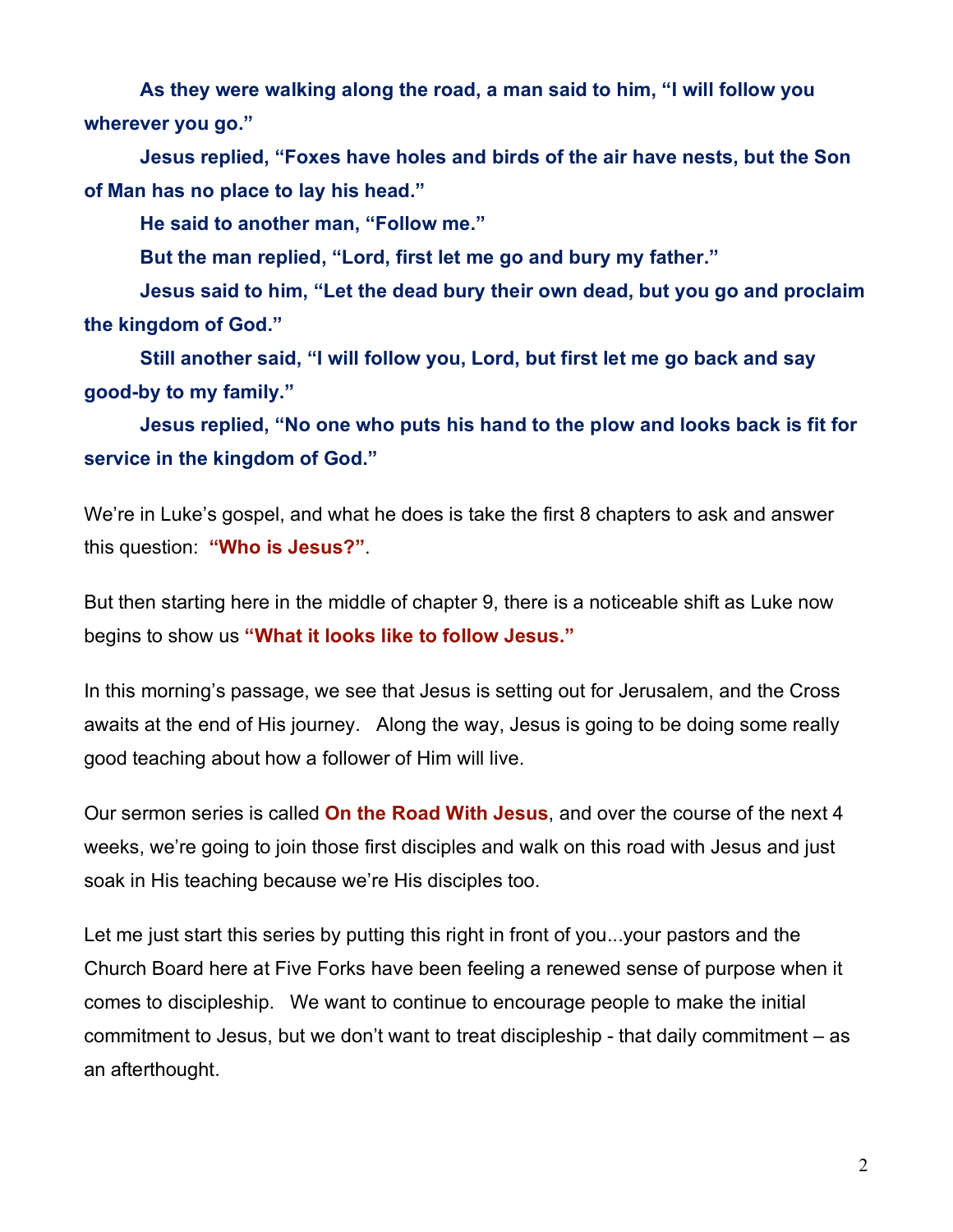And so back in May, the Church Board set aside an evening to come together and talk about nothing except Discipleship...what it is, and what it looks like at Five Forks. And we're going to be looking to Jesus to help show us the way.

Our sermon for this morning is called **Setting Out**, Jesus is setting out for Jerusalem and we're going to go with Him. Every week we'll begin be looking at these 3 things:

#### **What's Happening**

#### **What We Don't Want To Miss**.

**The Next Step** that Jesus is asking each of us to take in light of His teaching?

So let's get ready to get on the road by looking at...

### **1. WHAT'S HAPPENING**

...here in chapter 9.

After living most of His life in relative obscurity, around the age of 30 Jesus launches what ends up being 3 years of public, highly visible ministry.

**First year: The launch...**baptism, 40 days in the wilderness, He walks into the synagogue and announces that He is the fulfillment of Isaiah's prophecy...He invites those who would be the very first disciples to "Come, follow me."

**Second year: Popularity.** Large crowds drawn to Him, following Him because of the authority by which He spoke, and His life-giving approach to all He encountered, especially those who were hurting.

**Third year: Opposition.** His popularity did not sit well with the religious establishment, as Jesus had little use for their traditions. The religious leaders became vocal opponents of Jesus, and made all kinds of accusations against Him.

As Jesus is about to set out on this journey to Jerusalem, we find ourselves in this third year, because Luke has told us that the time is approaching for Jesus to leave this world...

*As the time approached for him to be taken up to heaven, Jesus resolutely set out for Jerusalem. V.51*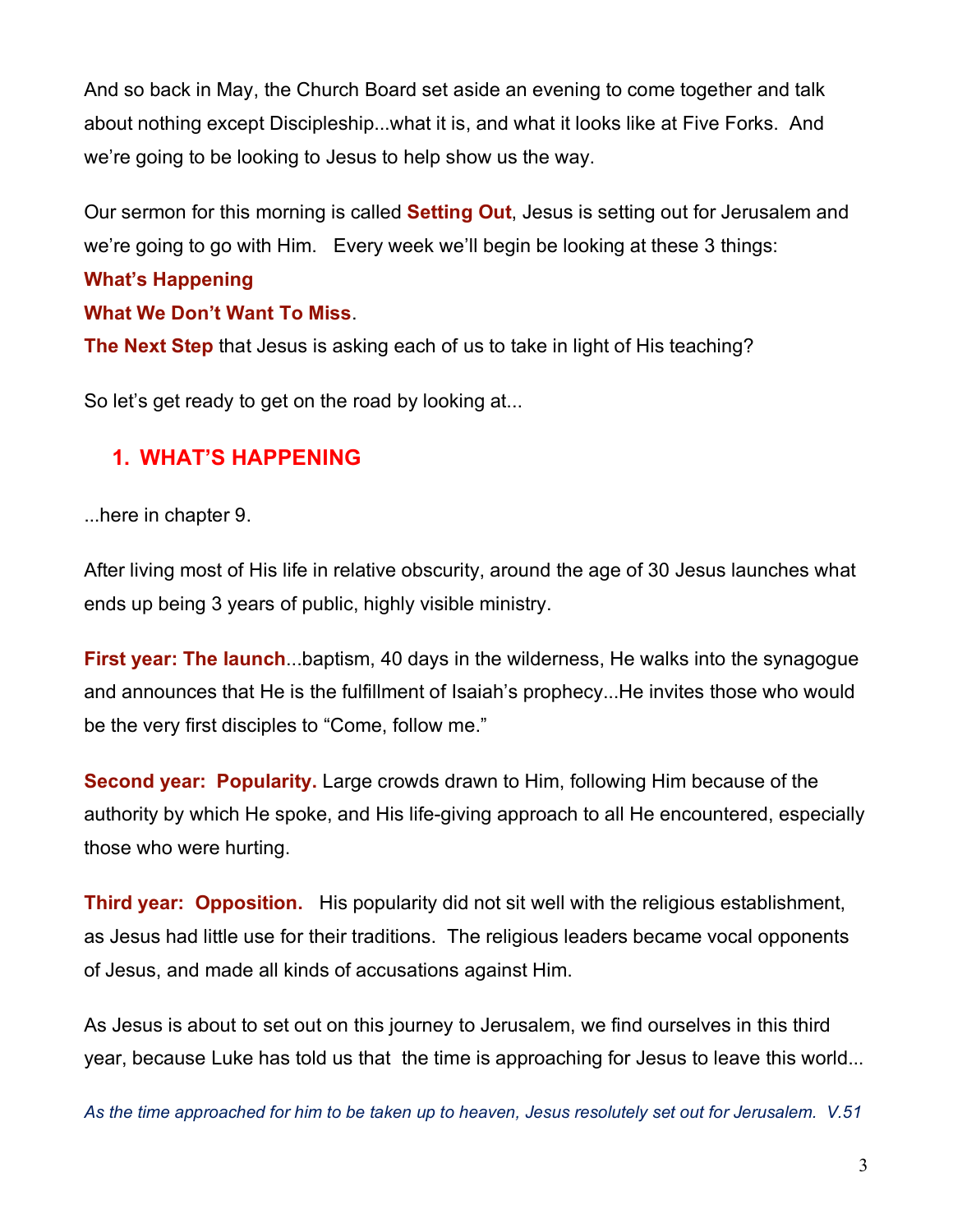...not to mention Jesus' ominous words about being put to death in Jerusalem by the religious leaders, which gives us a sense that the opposition is in full swing.

Next question: Is Jerusalem just down the road, or a long way down the road? Even if you're one that doesn't like geography, this is pretty simple: ancient Palestine was divided into three regions **(map),** Galilee up north, Judea down south which is where you would fine Jerusalem....with Samaria right there in the middle. And the Jews - whether from Galilee or Judea - despised the Samaritans because they regarded them as half-breeds, not fully Jewish...and the Samaritans despised the Jews in return.

Here in chapter 9 Jesus and His disciples are up north in Galilee, and have been for some time. It's here that Peter proclaims that Jesus is the Christ, answering that question that Luke has been asking for the first 8 chapters: "Who is Jesus?"

Once they are on the road, Jesus sent a group ahead into a Samaritan village to get things ready for Him, and when He wasn't welcomed there, James and John take umbrage and approach Jesus with what seems like a pretty extreme request.

### **Luke 9:54a "Lord, do you want us to call fire down from heaven to destroy them?"**

What's that about? There are numerous options when we encounter someone who is less the welcoming, but what they want to do seems a bit extreme. And Jesus calls them on it, and they simply continue on their way.

On their way, Luke describes a number of encounters that Jesus had with three different men at various points along the road. What's striking about them is that it appears that these men are willing, even eager to follow Jesus...and yet Jesus comes across as somewhat blunt, doesn't He?

Let's stop here because if we want to learn what it looks like to follow Jesus, there are a couple of things that we don't want to miss.

### **2. WHAT WE DON'T WANT TO MISS**

The first thing we don't want to miss is...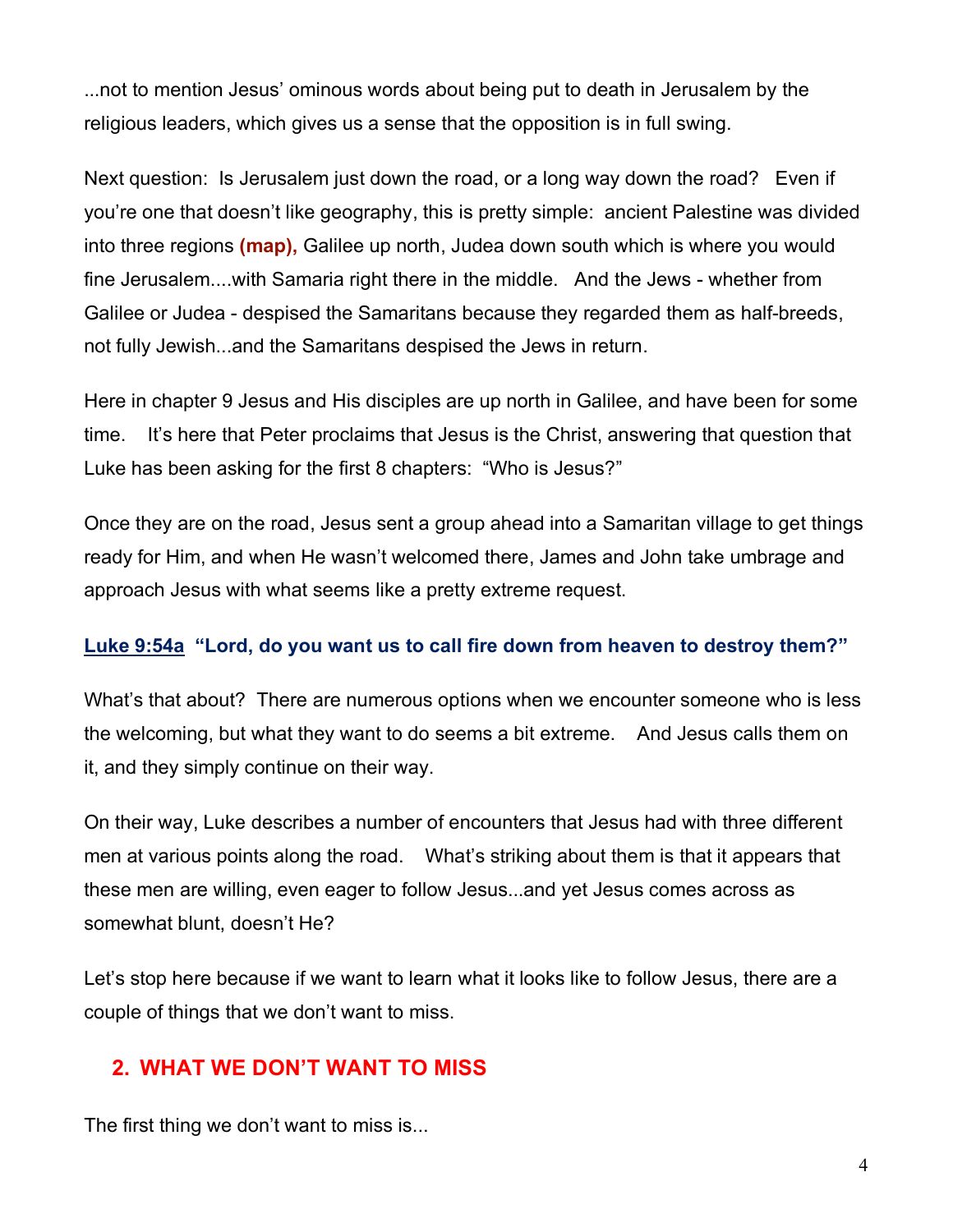#### **A. Peter's Proclamation**

Jesus asks, "*Who do you say that I am?"* , and Peter responds with "The Christ of God." *("The Christ of God." V.20b.)*

When Peter uses the word Christ, it means the Messiah, the Anointed One. Generation after generation the Jews have been waiting for the Messiah to come, and Peter is saying to Jesus, "You're the One we've been waiting for." But what's interesting is that this conversation was also recorded by Matthew, and he provides a bit more detail, letting us know that Peter's full response was "You are the Christ, the Son of God."

Three years walking with talking with Jesus, Peter has come to realize that Jesus is more than what the Jews were expecting...more than Moses, more than King David...He is divine, He *is* God in the flesh. Peter gets it.

There are times when I pray, that I find myself overwhelmed with the realization that I am actually talking with Jesus...I'm talking with God Himself. And He's listening!

I'm having an actual conversation with Jesus, who put this tiny ball of a planet in this solar system which is a speck in this huge galaxy which is a speck in the part of the universe that we are aware of. Jesus, who was there when everything was made and put in place...I'm talking to Him, *and He's listening*.

Jesus is the Christ, God in the flesh, and this is not just something that Peter gets, or that you and I get...but every disciple of Jesus gets this. And it's something we don't want to miss in this passage, it's something we don't want to miss today.

Something else we don't want to miss is....

#### **B. Jesus Teaching on The Cost of Discipleship**

Now keep in mind, when Peter makes this proclamation, they haven't set out yet. And before they do, Jesus begins to teach about the cost of following Him. Because it's one thing to believe that He is the Christ, but that does not a disciple make. A disciple is one who knows who Jesus is...and decides to follow Him, fully aware of the cost.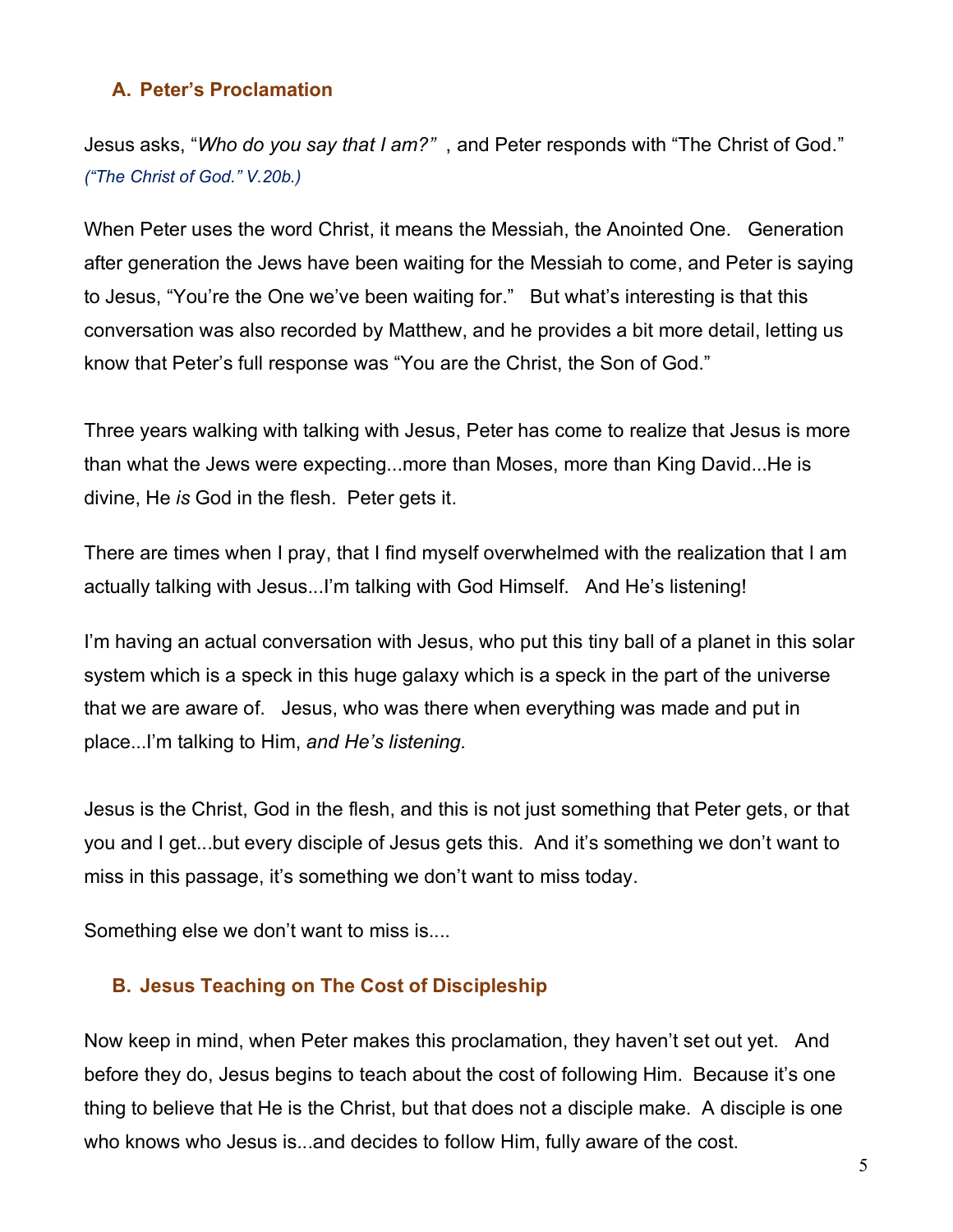Let's listen to Jesus as He teaches...

# **Luke 9:23-24 Then he said to them all: "If anyone would come after me, he must deny himself and take up his cross daily and follow me. For whoever wants to save his life will lose it, but whoever loses his life for me will save it.**

Ah, Jesus is using a paradox, which are words that seem contradictory, but end up being true. "Save your life by losing your life. Lose your life for me and you will save it."

Jesus is saying you can keep your life just as it is...you can save it, hold onto it...and in one sense it will be easy, because that what tons of other people will be doing as well. Probably the best way to describe the attitude of those holding onto their lives...much of it revolves around winning. What is right, what is true doesn't matter, it's all about winning. It's about getting ahead, being known, being first.

We live in a world where these quotes can be easily found: **"There is no such thing as second place. Either you're first or you're nothing."** Or this one: **"Second place is the first loser."** 

You and I may not come up with these kinds of quotes, but it's easy to live by them, without even thinking about it. We find ourselves competing with one another; it happens within families (my kids are smarter, more athletic, more talented than your kids)...it happens in the workplace, in our schools, on social media...we will say and do things – subtle but calculated - in order to "win."

And we can't thrive that way... there is no family, no church, no organization or community that can thrive that way. We end up working against each other, rather than for each other. And Jesus says, if that's the life you want, if this is the life you're trying to save...in the end you're going to lose.

But Jesus offers an alternative for those who are looking to follow Him. *"Whoever wants to save his life will lose it, but whoever loses his life for me will save it." (Luke 9:24).*

First, know that it will cost you your way of life. It will no longer be about getting ahead, being known, being first. This is the cost of following me, Jesus says: Be humble, be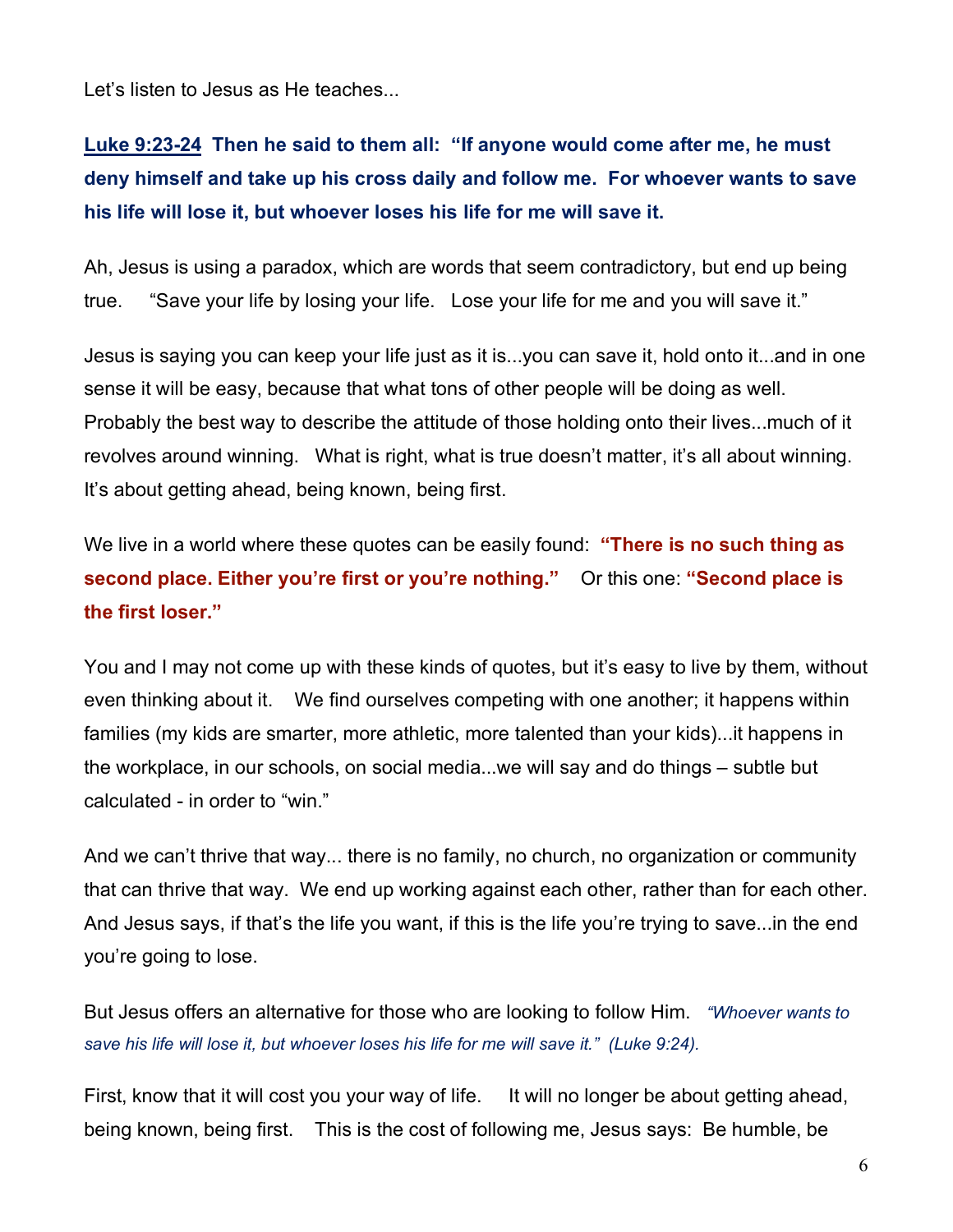selfless, lay aside your rights...because this is how you will thrive, how your family, your church, your community will thrive.

We end up saving our lives by letting go of our way of doing life...instead following Jesus, and His way of life. Dying in order to live seems contradictory, and yet it turns out to be true.

Another thing we don't want to miss would be...

#### **C. The Discernment of Jesus**

Let's look at the three encounters where Jesus comes across as pretty blunt. First guy approaches Jesus, "I'll follow you wherever you go."

## **Luke 9:58 Jesus replied, "Foxes have holes and birds of the air have nests, but the Son of Man has no place to lay his head."**

And we say, "What kind of response is that?" The next guy wants to bury his father and Jesus says let someone else do it. Third guy wants to say good-by to his family, Jesus says something about not looking back. What's going on here?

What I want to ask you to do is not get hung up on Jesus' responses. Of course we can bury our loved ones. Of course we can say good-by to our family before we set out to minister in any way. So what is all of this about?

What we see here is that Jesus is able to discern what lies within each person's heart. The first guy declares that he will follow Jesus anywhere, and yet Jesus was able to discern something hidden behind what appears to be a noble statement.

It's likely that when Jesus looked at this man, He probably saw a home and possessions, a nice standard of living. And Jesus discerns that this could present a problem for this man.

"You say you'll follow me anywhere? This is not about glamour. I have no place to lay my head. I'm not One who is looking to win. I'm One who will lay aside my rights...to the point of being arrested and willing to die. Still with me?"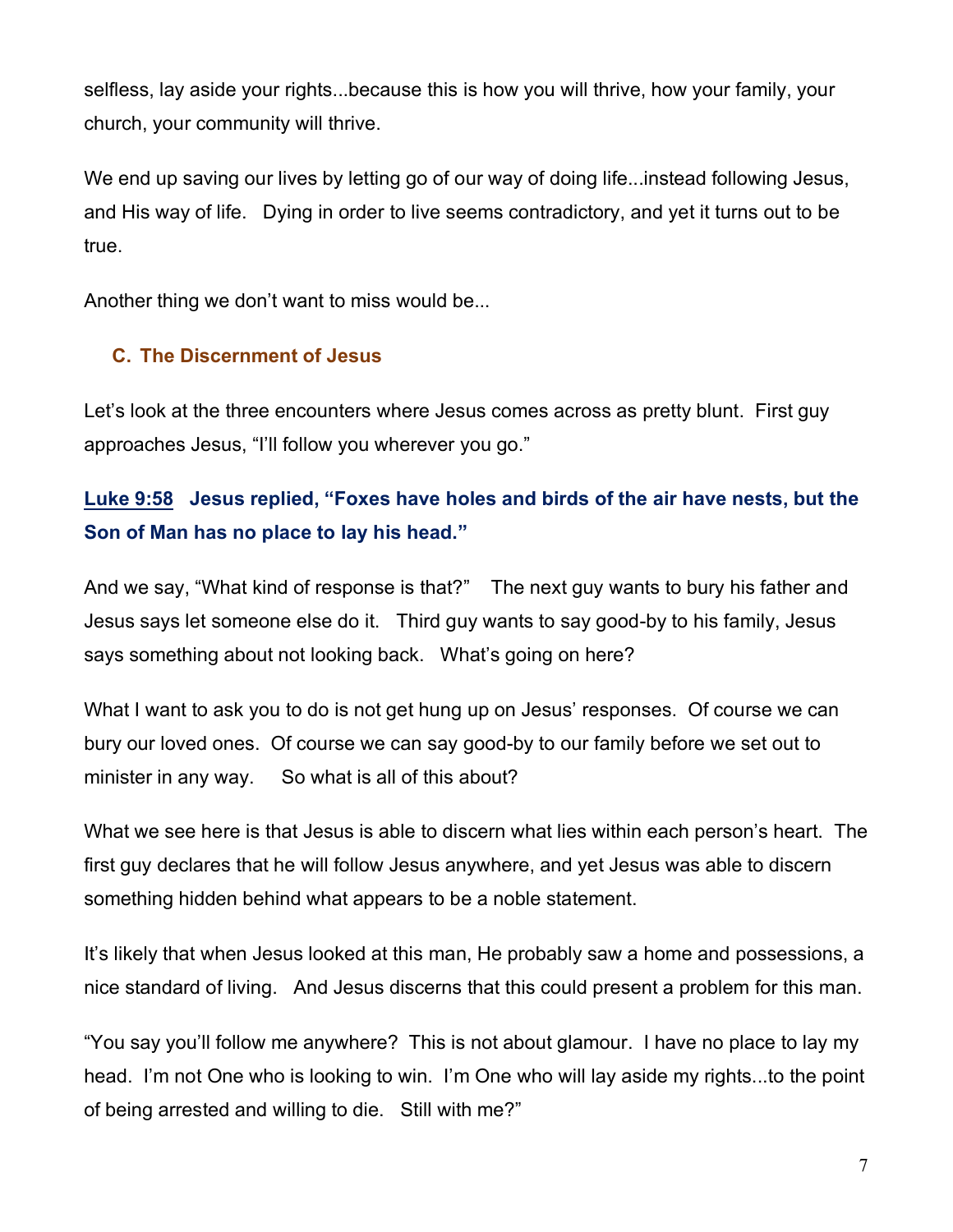And then Jesus moves on and encounters the other two, and both of them are concerned not with their standard of living, but with their families. Nothing wrong with the first man's statement, nothing wrong with what these men say.

It's just that Jesus is able to discern their priorities and how certain things would keep each of them from becoming a disciple...unless they are acknowledged, addressed and resolved. This is part of the cost of discipleship, this is what following Jesus look like.

Finally, let's take a closer look at this extreme request from James and John, which actually leads to...

#### **D. Jesus Revealing His Heart**

#### **Luke 9:54a "Lord, do you want us to call fire down from heaven to destroy them?"**

What's this all about? Well, you may recall that in our Scripture text, before asking His disciples *"Who do you say that I am?",* Jesus asked them this question: *"Who do the crowds say that I am?"* And the disciples responded with various things that they had heard, including speculation that Jesus was in fact the prophet Elijah come back to life.

And perhaps James and John were recalling an event that transpired at one point in Elijah's life (II Kings 1). There was an evil king named Ahab, who is looking to kill Elijah, and so he sends a captain and a group of 50 men to Elijah who was sitting up on this hill. The captain orders Elijah to come down, and Elijah says that "If I am a man of God, may fire come down from heaven and consume you and your fifty men." And this is exactly what happened.

Ahab sends a second group – a captain and 50 men. The captain orders Elijah to come down, Elijah says, "If I am a man of God..." and fire comes down and consumed them all.

A third group comes, a captain and 50 men, and the captain fell on knees before Elijah and begged him to come with Him to appear before Ahab. And so Elijah did.

What we see here is a vivid example of how time and time again in the Bible, fire is often symbolic of God's judgment. And for James and John, here are these Samaritans who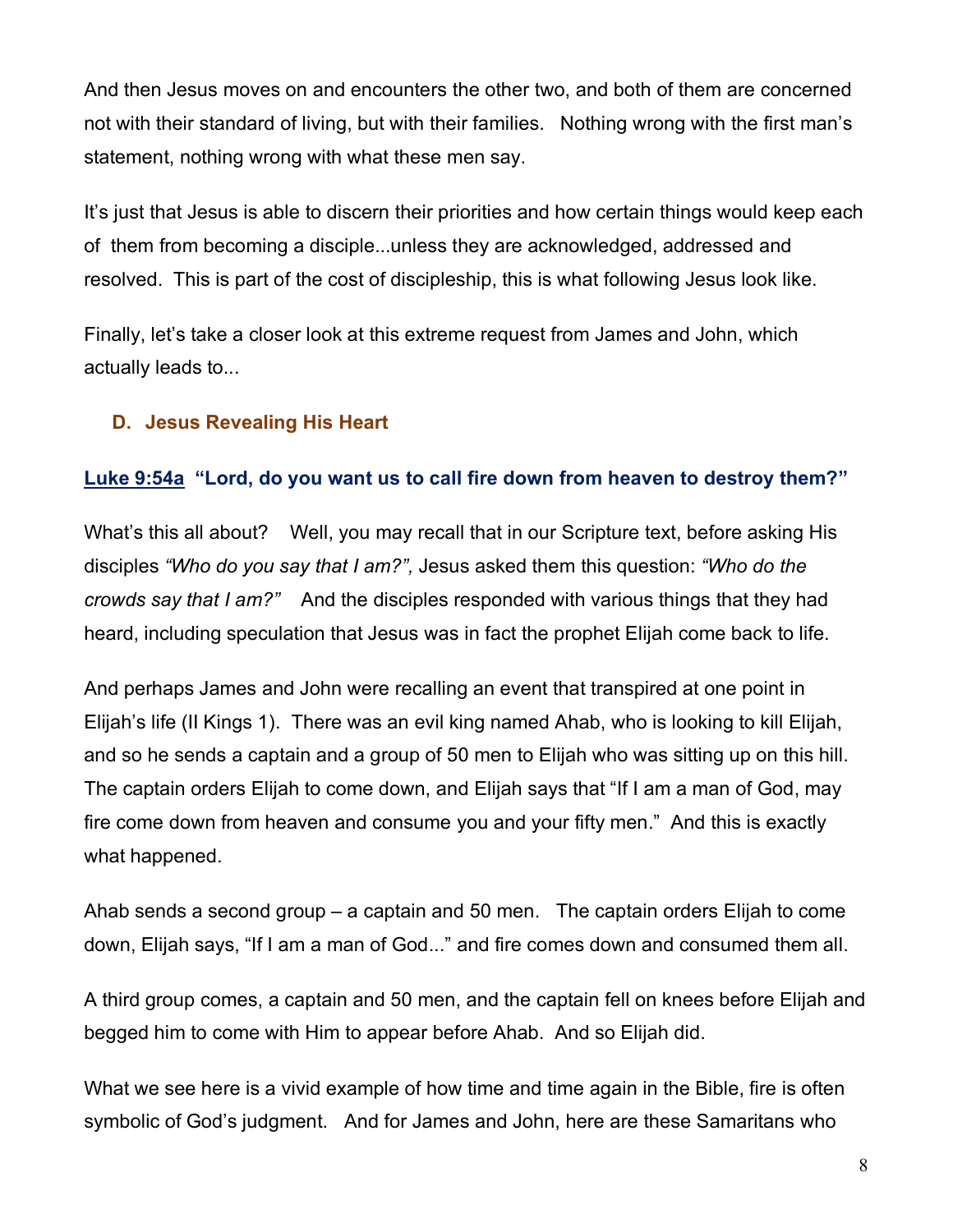are refusing to welcome Jesus, the Christ Himself and by doing so, are inviting and deserving of God's judgment. And yet Jesus, instead of calling down fire, rebukes James and John...and continues on His way...to Jerusalem...to the Cross.

What's interesting is that just 3 chapters later, in Luke 12, Jesus shares this – His heart with His disciples:

## **Luke 12:49-50 "I have come to bring fire on the earth, and how I wish it were already kindled! But I have a baptism to undergo, and how distressed I am until it is completed."**

This is very interesting. Jesus is saying that He's come to bring fire on the earth, and yet He refused to do so when He was recently rejected. What's going on?

What Jesus is talking about here is not the fire of judgment coming down on others, but coming down on Him. He knows that lies ahead in Jerusalem. *"How I wish that it would soon be over with...but there is a baptism to undergo"* He's already been baptized, He's referring to His crucifixion where He will be immersed in the judgment of God. *"And how distressed I am until it is over."*

No fire of judgment will be coming down on the Samaritans, because it will soon be coming down on Him. No fire of judgment need come down on you...on me...because it all came down on Him.

And here is where it all circles back to Peter and to all of His disciples...to all who get who Jesus is and what He is about.

Once we get what Jesus has done for us, the love that He has for each one of us...in spite of our pride, envy, gluttony, lust, unforgiveness...He's taken the fire so that you and I don't have to. We look at Jesus – the Christ, the Teacher, the example of the best way of living life and we say, "This is who I want to follow."

So, in light of all of this, what's...

### **1. THE NEXT STEP**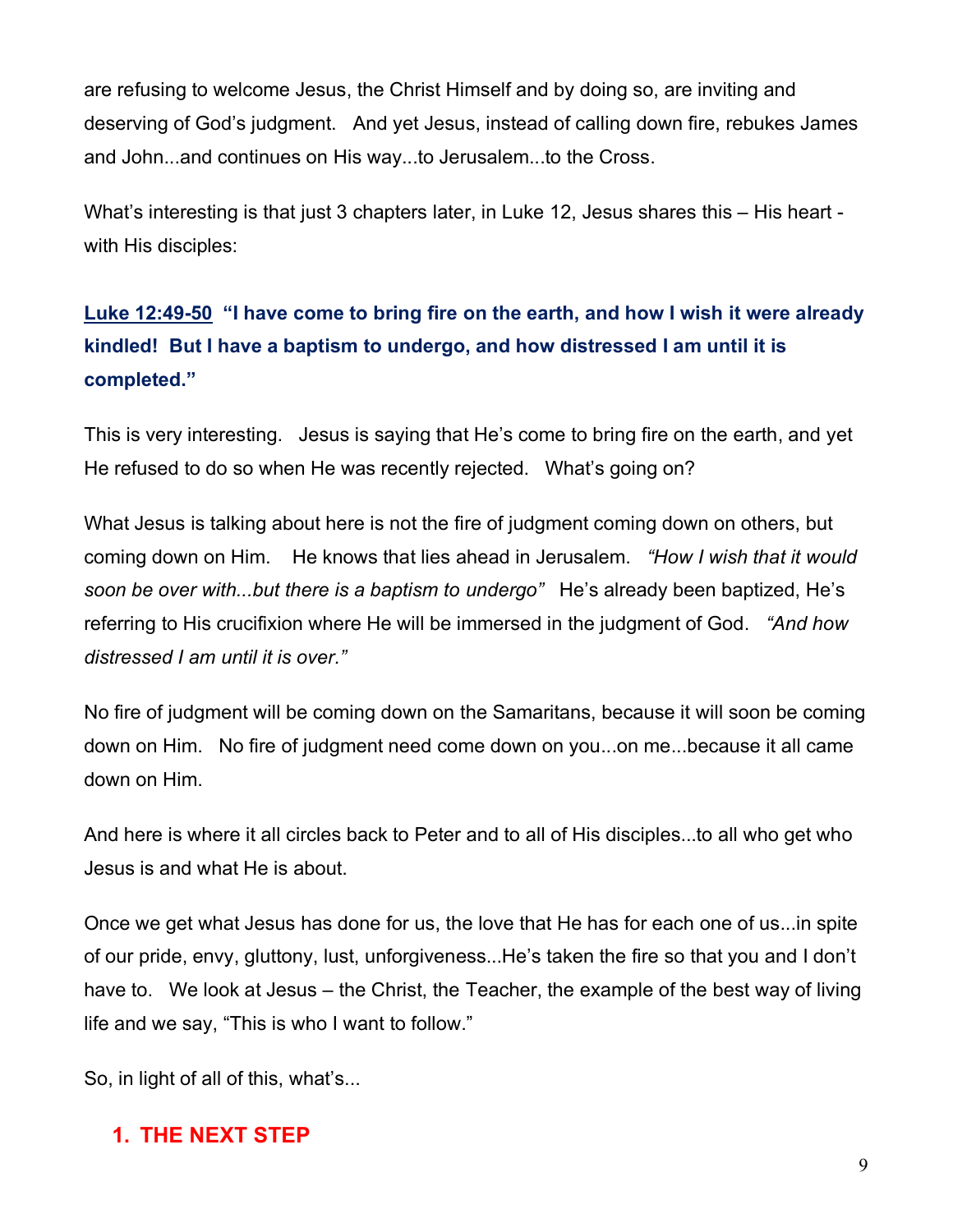...that Jesus is asking you to take?

It's possible that we have some in here and some watching on the live stream that have yet to take that very first step, and that is in making **an initial commitment to Jesus.** It would be great if I could come up with just the right words that would help someone take that first step...but I think that in the end, it's not so much words we say but what we personally experience that may carry the most weight with those who just aren't sure about taking this first step.

My personal experience is that because of my decision to follow Jesus, I'm better at life. Pastor Andy Stanley said something along those lines about his experience, and I said, "Yes, that's a good way to put it." Because I follow Jesus, I'm a better husband, a better dad, a better friend than I was when I was holding on to my old self, my broken self.

By following Jesus, I'm better at life, and I think that everyone in here who is following Jesus would say the very same thing.

And so I encourage you to take that step. But as we've seen this morning, make sure you're aware of the cost. Walking away from the way you've always lived (for yourself)......and walking with Jesus (for Jesus, and for others). If you're willing, you'll be surprised at how good that feels.

Now some of you – many of you – have taken that first step and made that initial commitment to Jesus, and so your next step might have more to do with your daily commitment to Jesus. And one aspect of our ongoing commitment is **inviting Jesus to help us get our priorities right.**

Because Jesus knows exactly where each of our priorities lie, if we are truly wanting to follow Him, we should be inviting Him to reveal to us what we might want to overlook, and address what we might not want to address. It's part of the cost of discipleship.

And here's the thing...if it is something that is sinful and clearly out of bounds, Jesus wants you to know you can come to Him because He is willing to show you the steps you need to take in order to overcome what has a hold of you. And if you're not sure how to hear His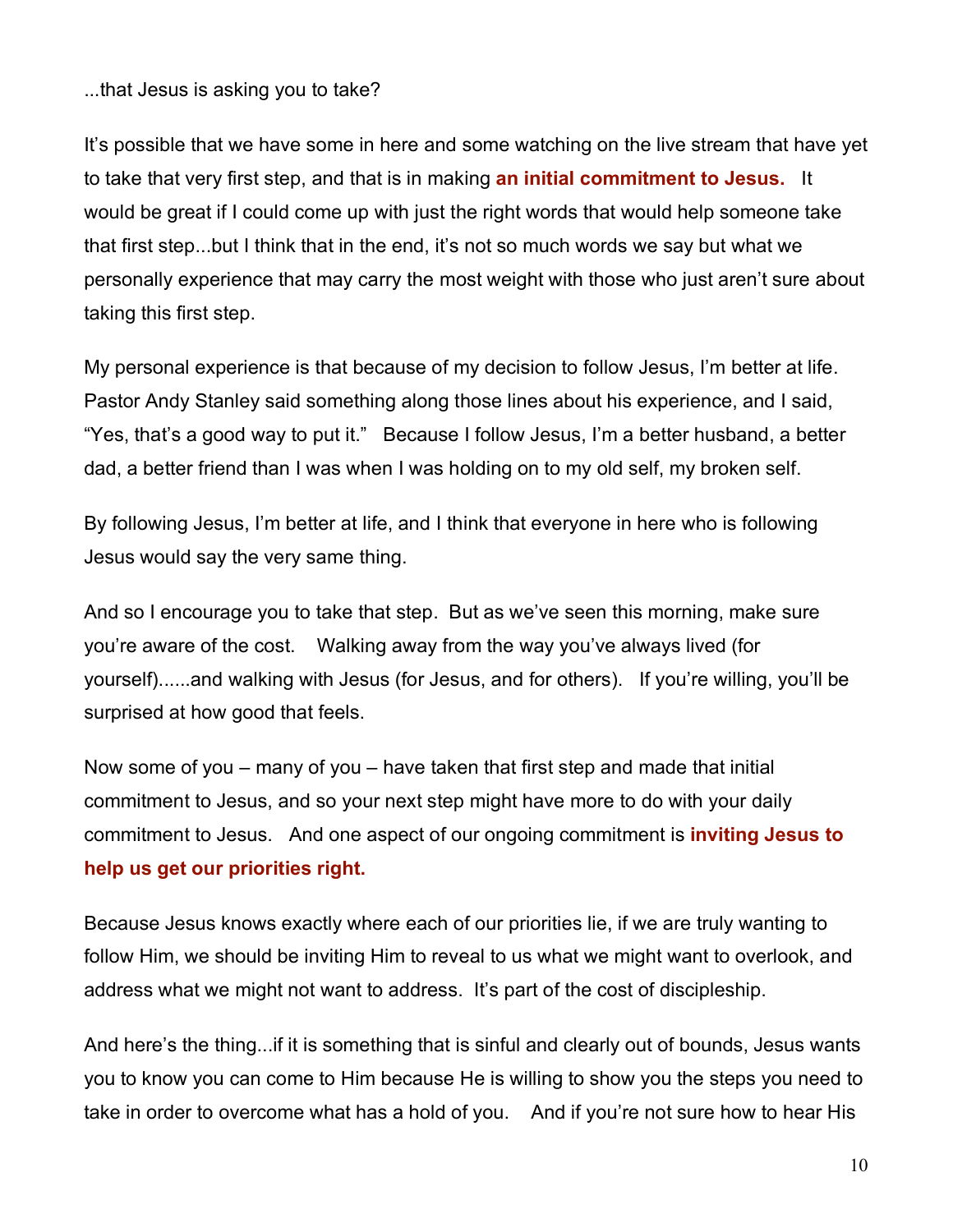voice, see myself or any of the pastors and we will do our best to hear from Jesus and then share with you the steps He is asking you to take.

Having said that, I'm afraid that one reason that we don't invite Jesus to examine and reveal our priorities is because we're afraid that He's wants us to give up certain things that we really enjoy...and I don't think that's the case at all.

There are so many things in life that we enjoy and He *wants* us to enjoy...but He wants us to enjoy those things *with* Him.

Jesus breathes so much life into the things we do, and so whether it's spending time with my family, working in my garden, watching or playing sports, riding the waves at the beach...when Jesus is given priority, talking with me, teaching me, challenging me, encouraging me...I experience just an overwhelming sense of gratitude for these more enjoyable aspects of my life.

There have been many nights where I have worked hard in my garden, the sweat pouring off of me, muscles tired, the sun has set and the light of day is fading away...and I will find myself overflowing with gratitude for the evening He has allowed me to experience... with Him by my side.

When I'm out in the water at the beach, I'll be carrying on a conversation with Him out loud, letting Him know how thankful and appreciative I am that He allows me to experience something that I find so enjoyable...with Him by my side. Or maybe walking on the water.

Hobbies, vacations, family, sports...we can allow anything we enjoy to take priority over Him. But we can keep this from happening by making sure He is involved in every aspect of our lives, and more than that, we look to Him to help us live our lives in ways that are consistent with all of His teaching.

So here's what I'm asking you do to...walk out of here this morning with the word "Priorities" etched in your brain. Just one word, Priorities. Then today and throughout this week give some thought to those things that take priority in your life. With each of them ask and answer this question: